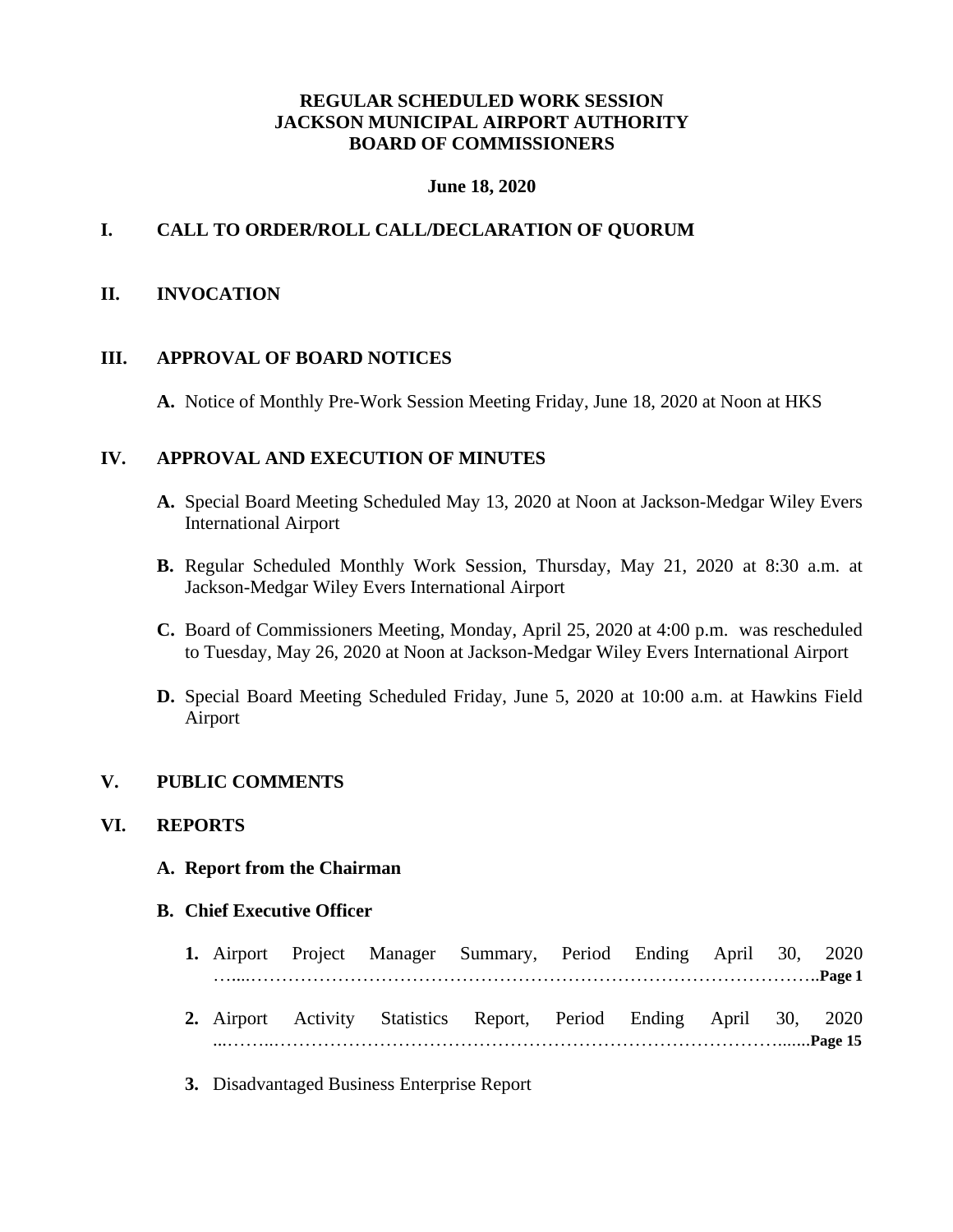## **C. Attorney**

## **VII. ACTION ITEMS**

## **A. Financial Matters**

**1**. Financial Reports for April 2020:

| (a) |  |
|-----|--|
| (b) |  |

(c) Claims Docket for April 2020: Approve.….…….........……........**Page 39**

## **B. Construction Projects**

| <b>1.</b> Fence Replacement Phase 1, HKS: Authorization to (i) advertise a Request for |
|----------------------------------------------------------------------------------------|
| Bids (RFB) for construction services; (ii) approve of the construction                 |
| budget plus contingency amount; and (iii) approve of the total project                 |
|                                                                                        |

- **2.** Rehabilitation of Taxiway Alpha Phase 2, JAN: Authorization to (i) publish a Request for Qualifications (RFQ) for engineering and related services; (ii) negotiate a professional services agreement; and (iii) approval to offer construction administration and oversight for fees……..…………………………………. **Page 45**
- **3.** West Concourse Roof Replacement, JAN: Authorization to (i) advertise a Request for Bids (RFB); (ii) approve of the construction budget plus contingency amount; and (iii) approve of the total project budget…....……………………………. **Page 49**

## **C. Procurements**

**1.** Fire Alarm System Improvements, JAN: Authorization to (i) reject the proposal received and (ii) re-advertise the Request for Proposals………………………**Page 52**

## **D. Service Agreements**

- **1.** State Legislative Professional Consulting Services, JMAA: Authorization to reinstate a professional service agreement to provide state legislative consulting services (The Daniels Group)….………...……………………………………**Page 55**
- **2.** Commercial Real Estate Brokerage Services Exclusive Authorization and Agency Listing Agreement, JMAA: Authorization to amend a professional service agreement to provide real estate brokerage services (The Dylan Ashton Group)…………………………………………………………….....……….. **Page 57**
- **3.** Clearing and Grubbing Services, JAN: Authorization to (i) reject bids received and (ii) re-advertise a Request for Bids (RFB) for clearing and grubbing and